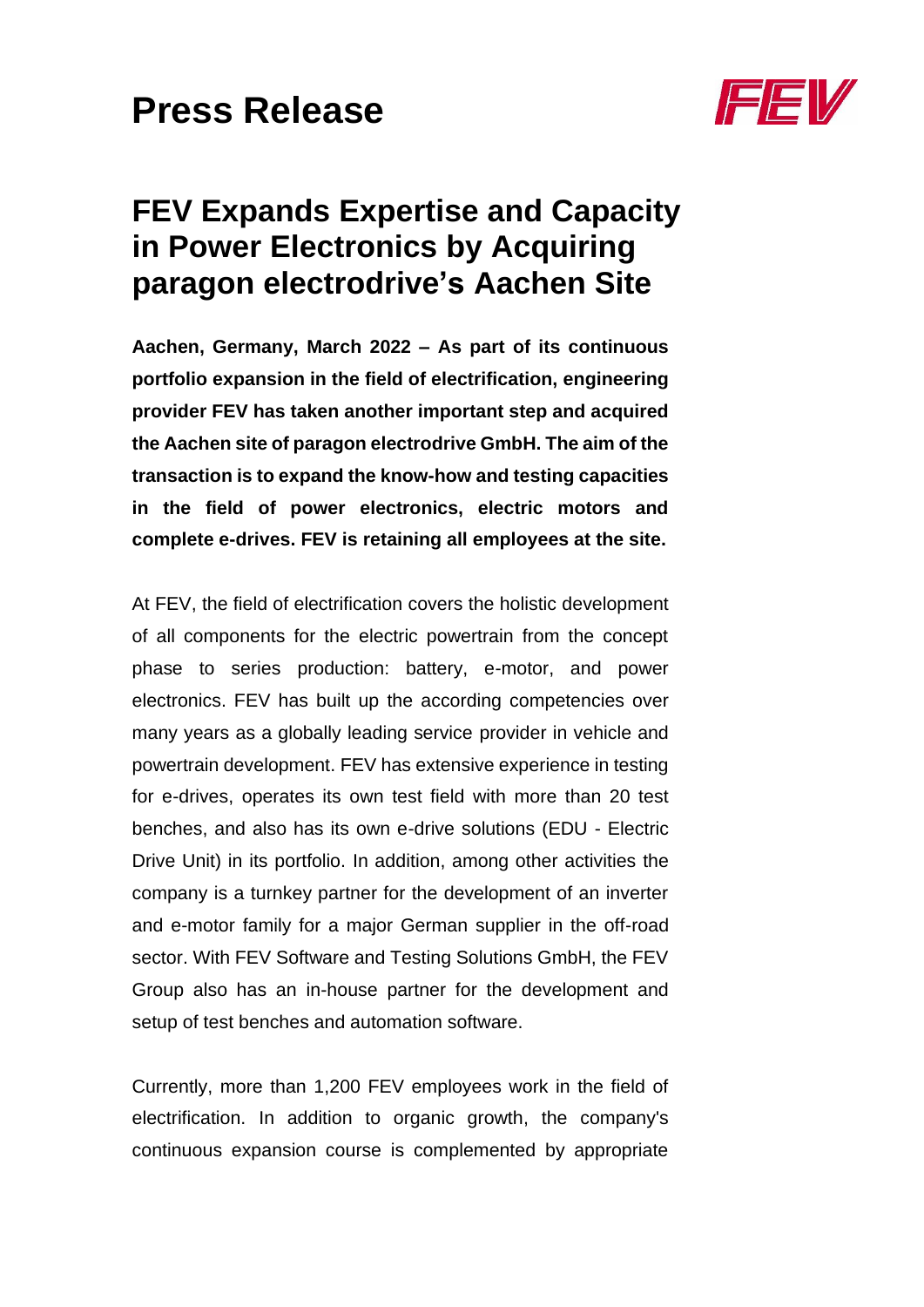M&A targets . With the acquisition of the Aachen site of paragon electrodrive GmbH, FEV is taking the next resolute step.

# **20 years of experience in electrification**

"Electromobility is the key future topic of the automotive industry. The FEV Group has more than 20 years of experience in the development of electrified drives for series production. With this acquisition, we are further strengthening our portfolio in this area," said Dr. Michael Stapelbroek, Vice President Electronics & Electrification, FEV Europe GmbH. "We have already been able to get to know and value our new colleagues as part of a joint project between paragon and FEV: they have also been working in the field of power electronics for more than two decades and therefore have valuable technological expertise to help us achieve our ambitious growth targets."

### **Know-how and network expansion**

As the central control unit, the power electronics are the heart of the electric powertrain. FEV's portfolio ranges from innovation projects in the passenger car segment to customized applications in the heavy-duty, off-road and racing sectors. With this acquisition, the FEV Group is expanding its know-how and testing capacities in this important field.

The acquisition is based on a good business relationship between paragon and FEV, which is expected to continue in the future. Dr. Christian Carstensen, head of the acquired paragon site in Aachen: "Under the umbrella of FEV, we benefit from strong technical teams as well as an efficient sales structure that is very close to the customer. This allows us to fully focus on the development of innovative e-drive systems. This is a perfect fit for us."

In addition, FEV has a large test field infrastructure. With eDLP the company operates the world's largest development and testing center for high-voltage batteries and other electronic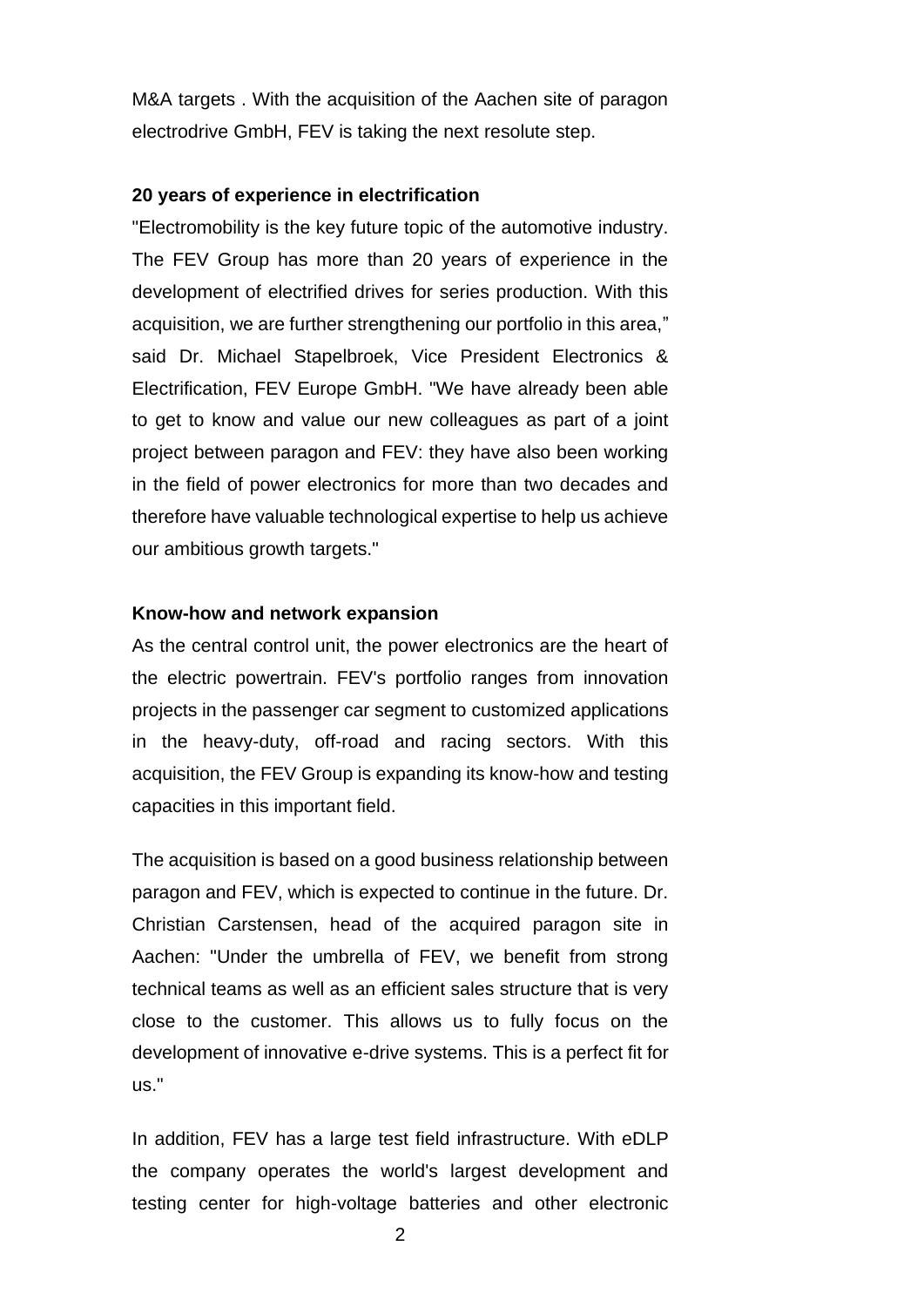components for passenger cars and commercial vehicles and is setting new standards in the development of electrified mobility solutions since the facility's opening in September 2020, in Brehna, Saxony-Anhalt, Germany.



Dr. Michael Stapelbroek (left), FEV, and Dr. Christian Carstensen in the test laboratory of the acquired paragon site in Aachen, Germany: The highperformance test bench will be an important development tool for FEV in the future.

Source: FEV Group

# **About FEV**

FEV is a leading international, independent service provider for hardware and software in vehicle and powertrain development, as well as the energy industry. The range of competencies includes the development and testing of innovative solutions up to series production and all related consulting services. The range of services for vehicle development includes the design of body and chassis, including the fine tuning of overall vehicle attributes such as driving behavior and NVH. FEV also develops innovative lighting systems and solutions for autonomous driving and connectivity. The electrification activities of powertrains cover powerful battery systems, e-machines and inverters. Additionally, FEV develops highly efficient gasoline and diesel engines, transmissions, EDUs as well as fuel cell systems and facilitates their integration into vehicles suitable for homologation. Alternative fuels are a further area of development. The service portfolio also includes tailor-made test benches and measurement technology as well as software solutions that allow efficient transfer of the essential development steps of the above-mentioned developments, from the road to the test bench or simulation. For defossilization of the entire energy value chain, FEV offers energy management and infrastructure solutions from a single source, which intelligently link and holistically optimize power and heat generation, mobility, and industry. The FEV Group currently employs 6,300 highly qualified specialists in customer-oriented development centers at more than 40 locations on five continents.